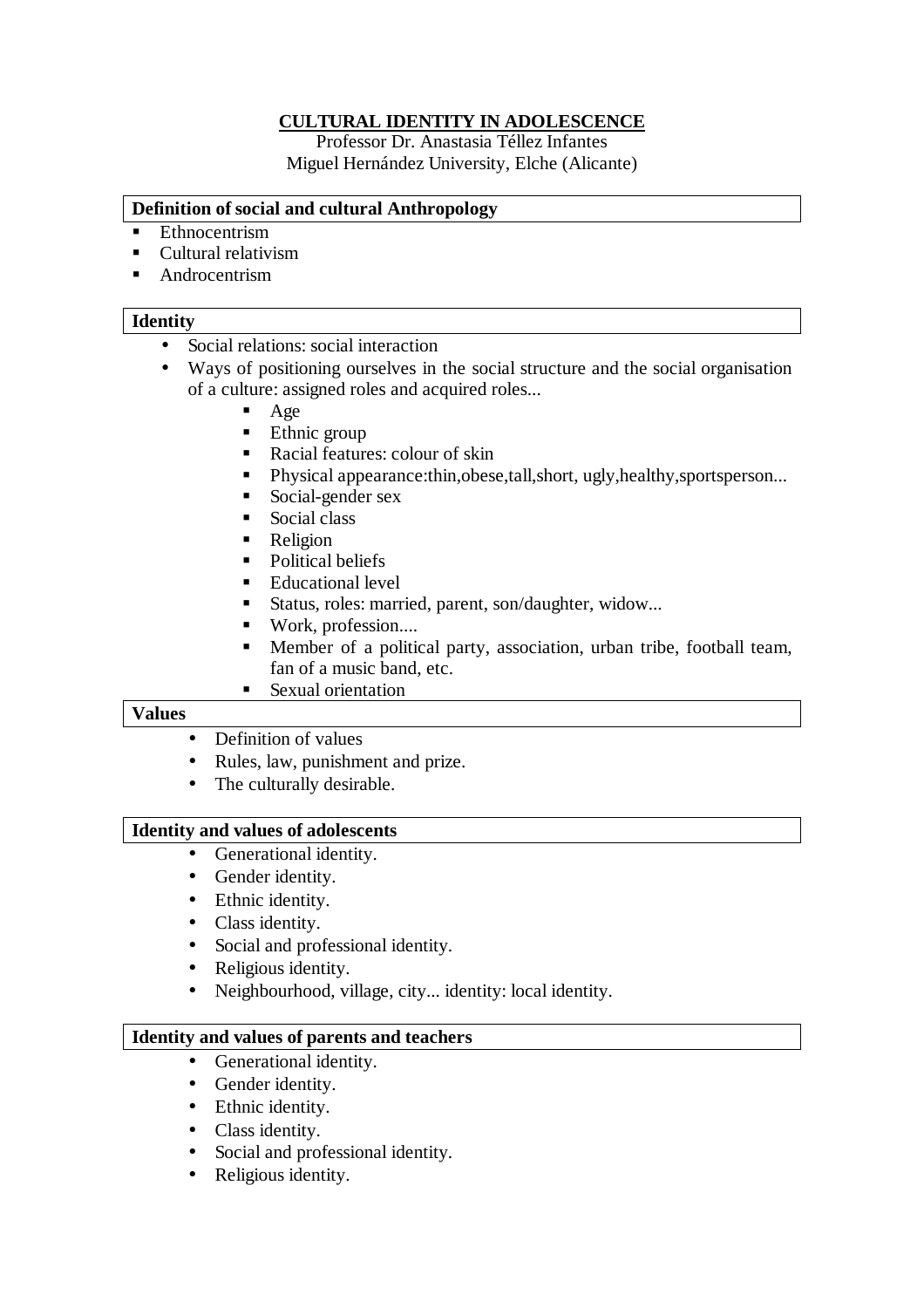# **Sociability**

- Formal and informal sociability: adolescents.
- Social interaction.
- The playing of roles in social interaction.
- The cultural codes: jargons, gestaltism, proxemy...
- Symbols and rites in the social relation.
- Verbal and non-verbal confrontations and conflicts.
- Latent and manifest, explicit and implicit confrontations and conflicts.

# **Adolescence and education**

- Definition and deconstruction of the concept of "adolescence".
- The diverse types of "adolescents".
- The cultural construction of age.

# **The processes of socialisation**

- Family environment
	- New models of family.
	- The playing of roles, duties and obligations.
	- Intergenerational conflict inside the family.
	- The concept of power and authority.
	- Change of values and family.
	- Times, spaces, and family interaction.
- School environment:
	- The classrooms.
	- The school playground
	- The cafeteria
	- The out-of-school activities.
- Other environments:
	- The media: cinema, television, radio, press.
	- Sports environment.
	- The parish.
	- Leisure areas: amusement arcades, pubs, bars, shopping centres, discotheques, drinking in the streets...

### **Violence**

- The cultural construction of violence.
- Violence: types.
- Violence in the family environment.
- Violence in the school environment.
- Multicultural specificities of violence in the educational environment.

### **Authority-power and legitimacy conflict**

- Legitimacy of parents.
- Legitimacy of teachers.
- Legitimacy of the student.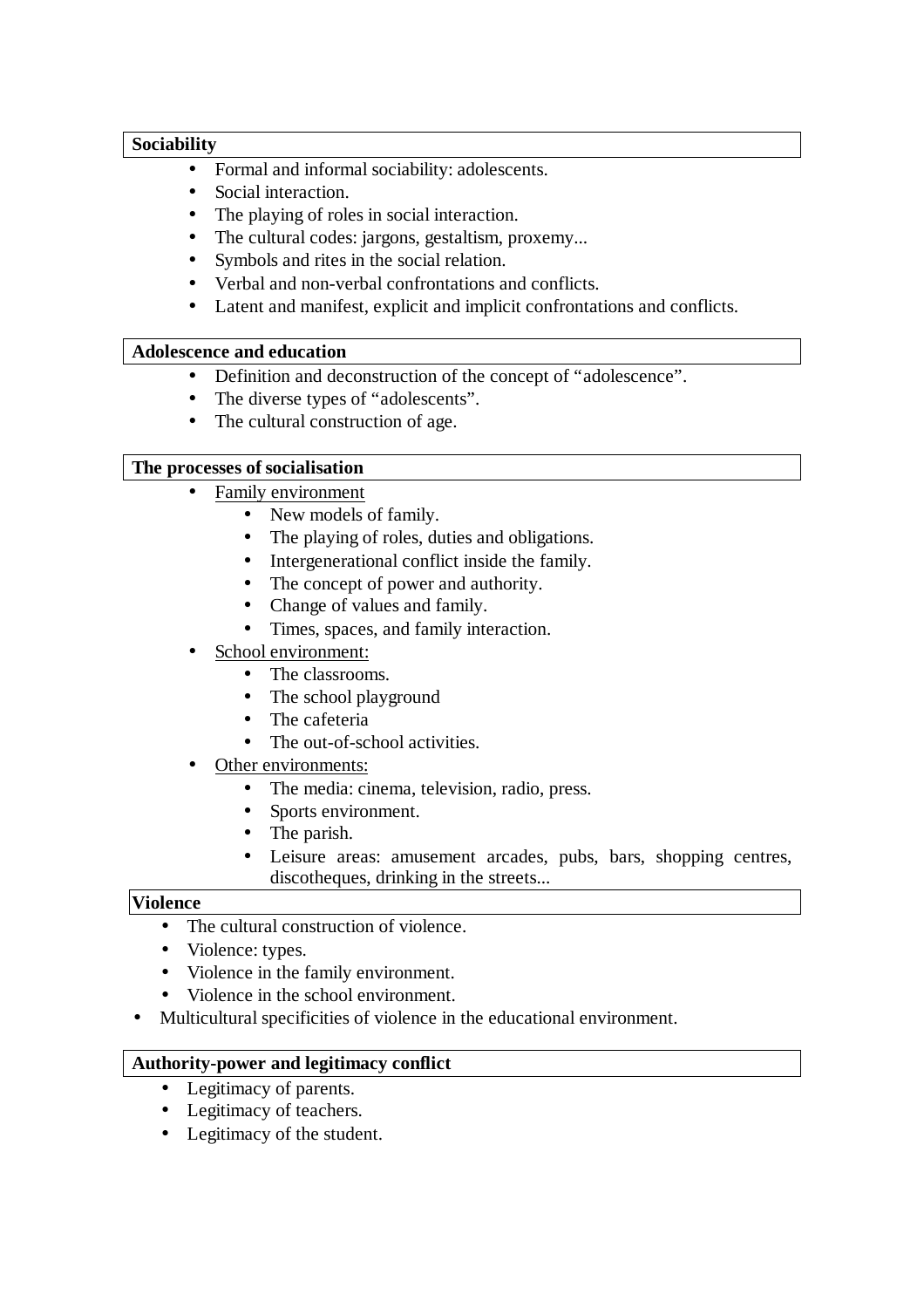# **School integration and social insertion**

- "Local" identification.
- Identity claim.
- Common end and objective in the school.
- Identity markers amongst adolescents.

## **Rites of passage: age**

- Personal life cycle.
- Family life cycle.
- The teacher as a mediator between student-family.

# **Education: Integration or exclusion of cultural diversity?**

- Integration.
- Cultural diversity.
- Resocialisation-cultural clash-acculturation.
- Interculturality, school, and education.
- Interculturality and training.
- The construction of intercultural discourses.
- Assimilationist policy.
- Affirmative action.

# **Identity and consciousness-raising**

- Identity markers.
- Identity blocking catalysts and factors..
- Claiming conscience of identity.
- Territorialisation of identity.
- Slang, clothing, identity symbols.

### **Culture**

Humans are the only carriers of culture as they are who have the properties to create and sustain a culture. These unique properties are language (the use of symbols) and a complex nervous system with elevated functions such as the ample memory for details, reason, etc. But although we all have culture we have to speak of different cultures as each of us, as members of a certain society, has a specific culture. Hence there are no humans without culture nor culture without humans.

The beliefs and behaviours shared by those who belong to a same culture play a role of offering logic, cohesion, and of reconstructing the binds amongst them. In this way the individual ensures a certain security, as in front of a certain situation he/she has a series of behaviours and ideas that indicate him/her how to act, which enables a social and life stability and order.

Let us see Tylor's classical definition of culture: "culture is every complex that includes the knowledge, beliefs, art, law, customs..." However, culture is not a collection of loose features and pieces. If it were so the anthropologist's job would be very easy as he/she could perfectly go to a certain town and "join the features of its culture": vases, clothes, rites, prayers, weapons, etc. Culture is not a mere collection of varied objects and customs; we have to consider it as a system. A system is something more than the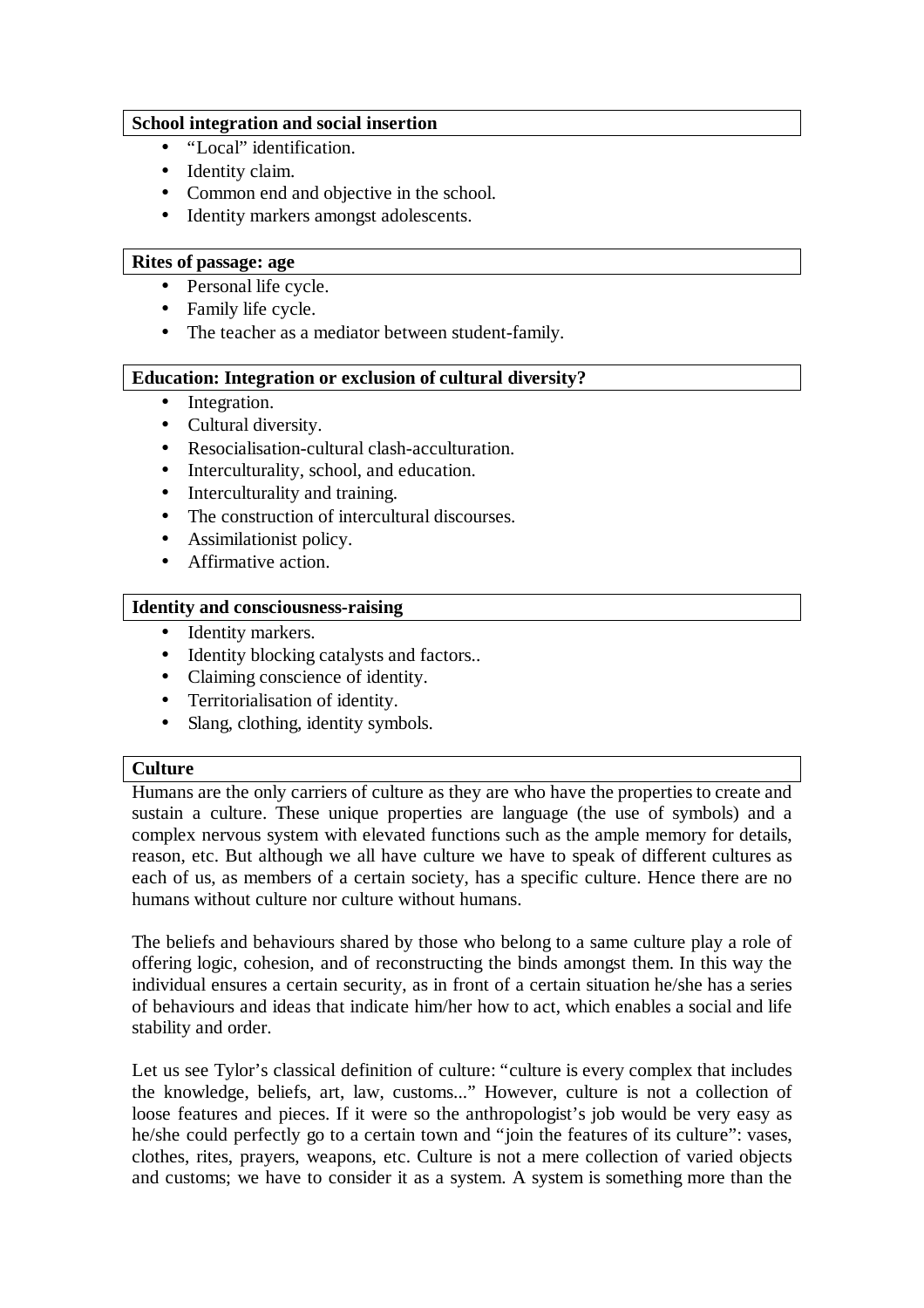sum of the parts, it consists of elements that are interrelated in such a way that they form a particular structure and a whole. Two systems can have the same elements, but being related in a different way they end up being totally different. Thus, if I want to explain a system, for example if I want to study it, not only do I have to enumerate the elements but I also have to explain how they are related between themselves. Culture is a particular way of interrelation of the integrating elements. For this reason anthropological work is difficult as it has to find the precise way in which the elements of a certain culture unite, integrate, oppose, and hide themselves. So culture can also be defined as the integrated total sum of the features of learned behaviour that are shown and shared by the members of a society (Adamson Hoeble E. 1993).

The human being is the only one that has culture, which is socially inherited. From the first moment a child enters the world it contacts its culture and it starts to be moulded (acculturated). Thus, culture is a human invention and a social inheritance. It is opposed to biological inheritance, the inheritance of physical features, for example, as well as the innate and reflex instincts. In man and woman the behaviours are not biologically inherited, they are learned inside a certain culture.

# **Ethnocentrism-Cultural Relativism**

Our behaviours seem to us the most "logic", the most "acceptable", and the most "normal", and occasionally we look upon other behaviours with strangeness, calling them ridiculous, barbarous, uncivilized. This is so because we were born in a culture, we incorporate this culture, and we see the world as we learned to see guided by it. This is why we find the actions of inhabitants of other places strange. This fact is related to another basic concept of anthropology: ethnocentrism.

The ethnocentric attitude consists in considering the practices, beliefs, and customs of the community where we have been formed as superior to those of different communities. This feeling of superiority is normally based on the pretence that our habits and customs are universal, that our culture has deserved the preference of some divinity or that it is the agent of some historical destiny that places it above others whose customs are then judged as wrong. We have even reached the extreme of not recognising the humanity of others whose customs are different to ours.

On the other hand, to consider the behaviours that are different to ours of the subjects of other cultures with respect and thinking that we have to understand them in their cultural context is to analyse such behaviours from the point of view of cultural relativism (not ethnocentric).

### **Identity**

We start from an ideological position according to which there does not exist only one reality with multiple interpretations, but different constructions of particular realities. This approach enables us to reconstruct the concept of identity offering us the opening for the analysis of diverse elements that allow us to point out which are the needs of the adolescents, identified by themselves, by their relatives, and by teachers.

Identity is conceptualised by some authors as an internalised system that represents an organised and integrated physical structure that requires the mental distinction and development between the internal self and the external-social self.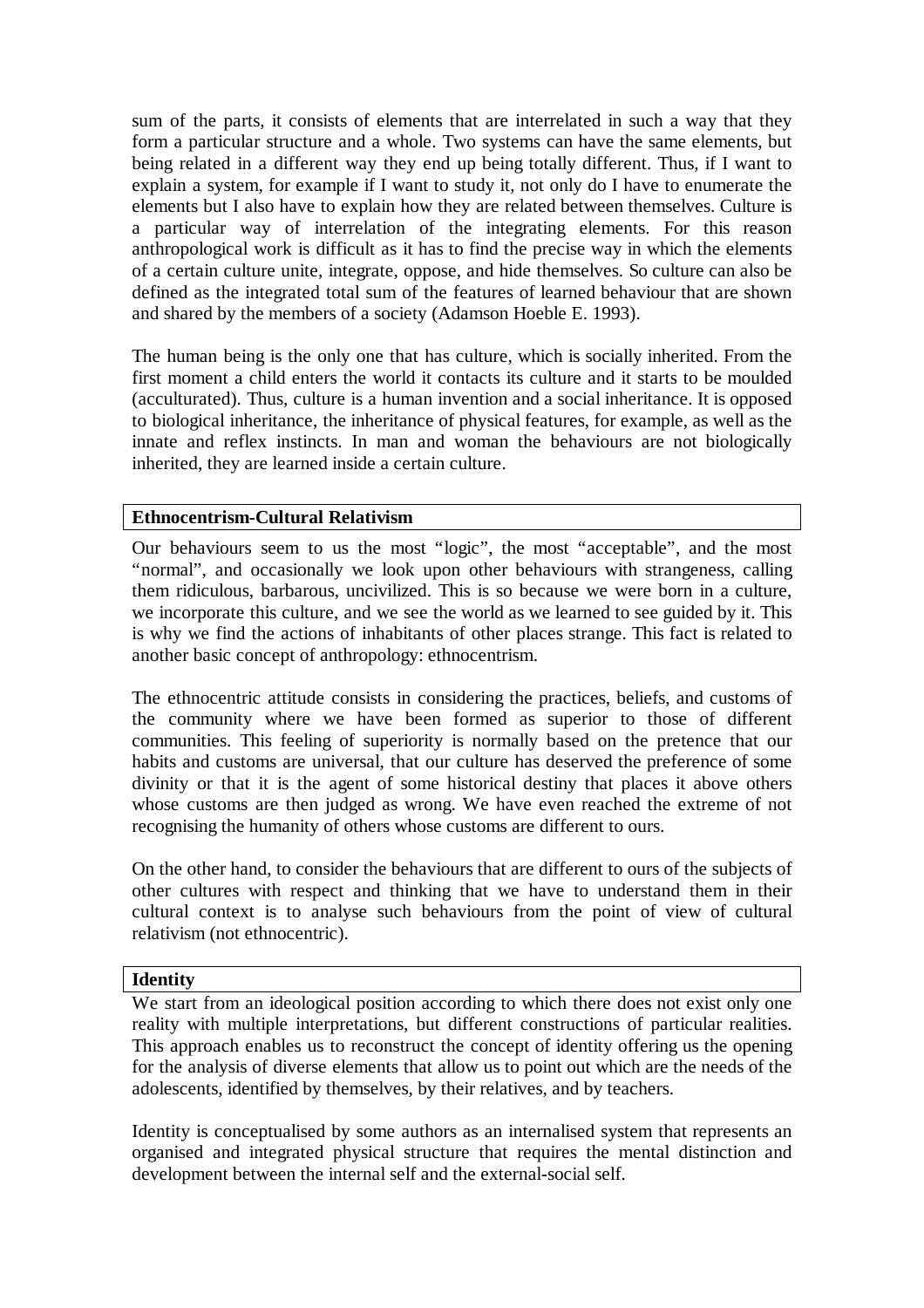The identity of the individual develops from childhood with the positive and negative experiences acquired during the psychological, social, and physiological development.

The concept of identity is a wide term that describes the general aspects of the total personality of the individual; this includes the assimilation or integration of new cultures, for example, social rules, values, beliefs, cultural customs, etc.

Identity is determined by the interpersonal and intrapersonal characteristics, the ecological context, and the interactions of the significant components of the only world of the individual, for example, the family.

Dolores Juliano<sup>1</sup> (1992) declares that identity is a game of assignments in which each of the players builds and inhabits a flexible scale of contents assigned by themselves in the social relations, limiting the conceptual mobility to a previously agreed field. In this way society is perceived as a whole of individuals that are interrelated by common rules and purposes, not knowing the asymmetrical power relations and the conflictivity of the hegemonical process in the supposed "agreement".

There exists a dialectic relation between the identity representations of the subordinated group and the dominant group. Both identities are updated in the process of domination in which the dominant group forms itself and the subordinated population. But at the same time the identity given to a social group from outside can be very different to the same identity experienced subjectively. In this way, the degree in which the social and cultural identities are rooted in previous cultural realities is variable.

We are aware of the need for a social category that explains the construction processes of hegemony that intervene in the processes of forming of a group.

According to Trinchero y Maranta<sup>2</sup> (1987) identity is defined as a structuring "we" that will always be reproduced, resignified as a product of the relations with other groups; relations that at the same time make reference to a social structure.

The identifications and classifications, in a wider frame, as social categories generated in complex social processes, must be analysed in their synchronic and diachronic connotations.

We are interested in emphasising that the habits and practices of adolescents take us to multiple and fragmented identities that question the pretended homogeneity ascribed to this age group from the prevailing views of the other hegemonical age groups. We then believe that as a starting point for the analysis of the identities of a social group it is necessary not to deduce the identities from the material conditions of life (should we say as if they were something "given", observable) but to start from the ways in which this identity is symbolically represented inside this fight for social recognition.

<sup>&</sup>lt;sup>1</sup> Juliano, D. 1992 "Estrategias de elaboración de la identidad". In Etnicidad e Identidad, Hidalgo, Tamagno (comps), Buenos Aires, CEAL, #74:64-70.

<sup>&</sup>lt;sup>2</sup> Trinchero, H. and Maranta, A. 1988 "Las crisis reveladoras: historia y estrategias de la identidad entre los mataco-wichí del Chaco centro-occidental". In Cuadernos de Antropología, UNL, EUDEBA.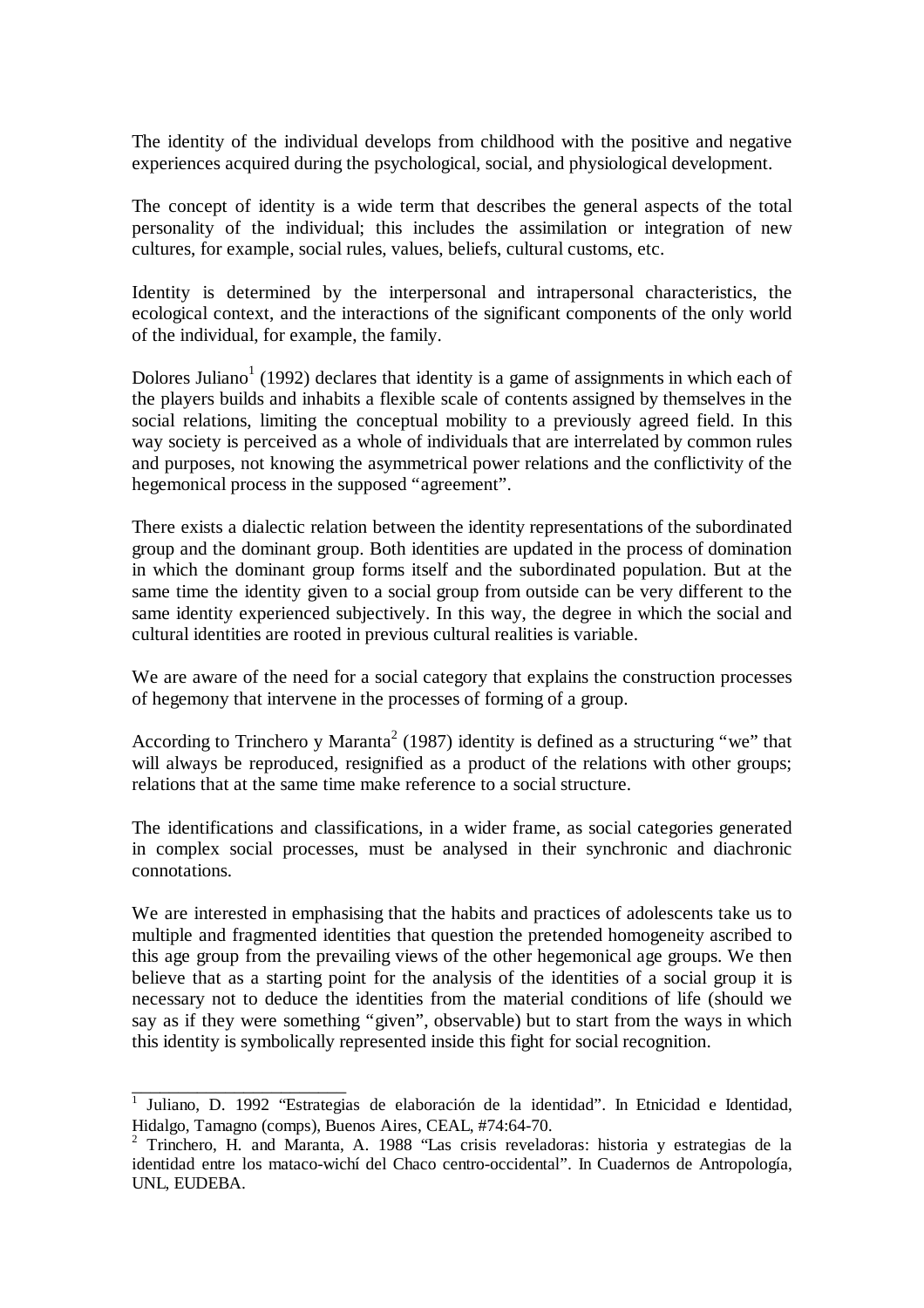Identity is built based on difference, involving inclusion and exclusion procedures. This symbolic fight to impose a certain vision of the world –that is processed in the daily life of adolescents- is permanently dependent on the view of the other: the identity of the social actor is the result of two definitions: the external and the internal. On the one hand we find then the classifications originated in the "exterior" of the group that show how the group is recognised by the others (alter-attribution). On the other hand this definition is completed with the identity that "originates" in the interior of the group, the forms in which the identity is symbolically represented by that same group (autoattribution). These two directions that intervene in the building of social identities are articulated in a complex way.

It is interesting to see how the stigmatised adolescents recognise an "other" worse valued than themselves to which they "displace" the accusations that society intended to load them with. This *displacement cunning* allows, in the same gesture, to reject the attributed identity and to legitimate the pretended identity, trying to give new contents to the hegemonical classification system. In other words, these subjects also "play", scheme strategies, and manoeuvre identities so that their recognition games also act on the power relations, reproducing them or transforming them.

#### **Adolescence- social and cultural identity**

The development of identity has its crucial moment in adolescence. This stage is important from the point of view of the development and configuration of the personality, as in it are defined aspects of great importance for the future life. Adolescence is a stage of *growth* (increase, expansion) and *development* (new capacities and enhancement of personal resources).

The youth arrives by his/her own path and in his/her own way at this growth and maturation. But he/she finds himself/herself facing daily the problems that surround him/her. It is normal that he/she experiences a crisis and that he/she shows a certain degree of disorganisation and confusion, as he/she must establish an achievement of identity, defining key aspects of his/herself and of his/her relation with the surroundings and his/her cultural environment.

#### **Belonging groups and identity**

The family is the first group which we belong to. But as we grow we begin to relate with other people and we begin to form part of other groups: the group of friends, the group of the classroom, the group of the club. What characterises a group? That its members have common expectations, they share tastes or preferences, its members recognise themselves as a part of it and at the same time they are recognised as such by other persons that do not belong to it. This means that what unites the members of a group also distinguishes them from the rest.

There are groups, such as the family, in which the members occupy different positions (grandparents, parents, sons and daughters, brothers and sisters). In other groups, such as in the group of friends, all the members occupy the same position, either because they have a same occupation or because they belong to a same generation. The group in which all the members occupy a same position is called "group of peers". Thus, in school the classmates form the group of peers because they are students, and at the same time the team of teachers are another group of peers. Particularly in the case of the adolescent his/her group of peers is extremely important for his/her search of identity.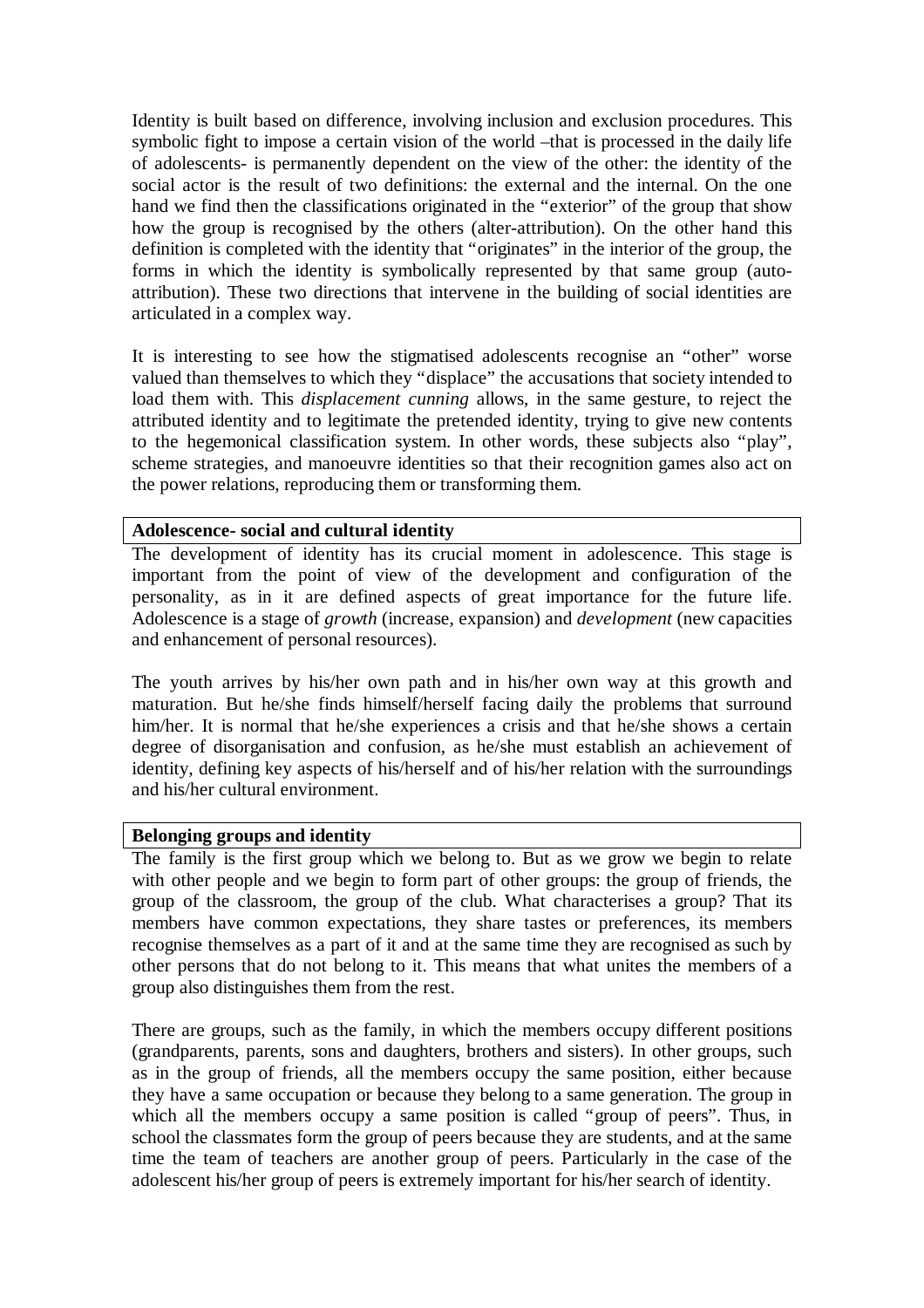The group offers the adolescent security, attention, and dignity in a world that often results anonymous, complex, insensitive, and weakening to him/her. The need of having a belonging group and of being accepted in it defines his/her behaviour. In the middle of a confusion of roles and not being able to maintain the infantile dependence nor to assume yet the adult independence, the adolescent delegates to the group a great part of his/her attributes and to the parents the majority of his/her responsibilities. By means of this mechanism the adolescent can feel that he/she "has nothing to do with nothing" and that it is the others that "must handle it". This can also explain a certain "inconsiderateness" they experience towards the beings and things of the real world. As a consequence of this stage that the youths have to go through it is adequate that the functioning of the school, its rules, and its pedagogical project are oriented to enhance liberty, independence, responsibility of action, of thought, and of coexistence.

We then consider "identity" as unity of personality felt by the individual and recognised by others, as this "know who I am" is a critical matter for youths. Although this identity is built by the adolescent it is also fundamental to recognise that the others have a lot to do with its constitution, through their view, their appreciations, and the place they give it. These "others" are both the peers and the adults. Furthermore, the process of building the identity is shared by the group of adolescents and in general it is very conflictual for them.

# **The identification models**

In the construction that a collectivity makes of a certain identification model there are landmarks that are incorporated to the collective imagery to recreate the identification discourse. And it is for this reason that when we approach the study of social identifications we should consider diverse components that integrate the identification models such as symbols, symbolic actions, discourses, and images. By symbols we understand a series of culturally connotated elements and hence loaded with meanings for the members of the studied collectivity. Symbolic actions are the rituals, collective expressions where a whole load of symbols and meanings are brought into play. Discourses are the means by which symbols are given meanings. Finally, images are the "artificially" built elements (of symbolic character) that can become symbols or not and remain as nature of symbol and not of image.

### **The projection of the identifying image**

We must analyse the existence of legitimating ideological discourses built to project the group identification of the adolescents we are working with. Thus it becomes necessary to approach the discourses that create the sensation of feeling part of and recognising oneself as a member of the group (of that school, that neighbourhood, that age, that gang, etc) and hence how those discourses are built: from inside the group and from outside of it, who create them, how they are internalised, how they are projected, and how they are received, etc. We must point out that the image these adolescents identify themselves with is built in relation with the image of their age group that is projected in the society in which they are inserted. This image will be conditioned both by the one they show to the world as by the one that is given to them from outside. These images of how we are, how we live, what differentiates us from the others, what makes us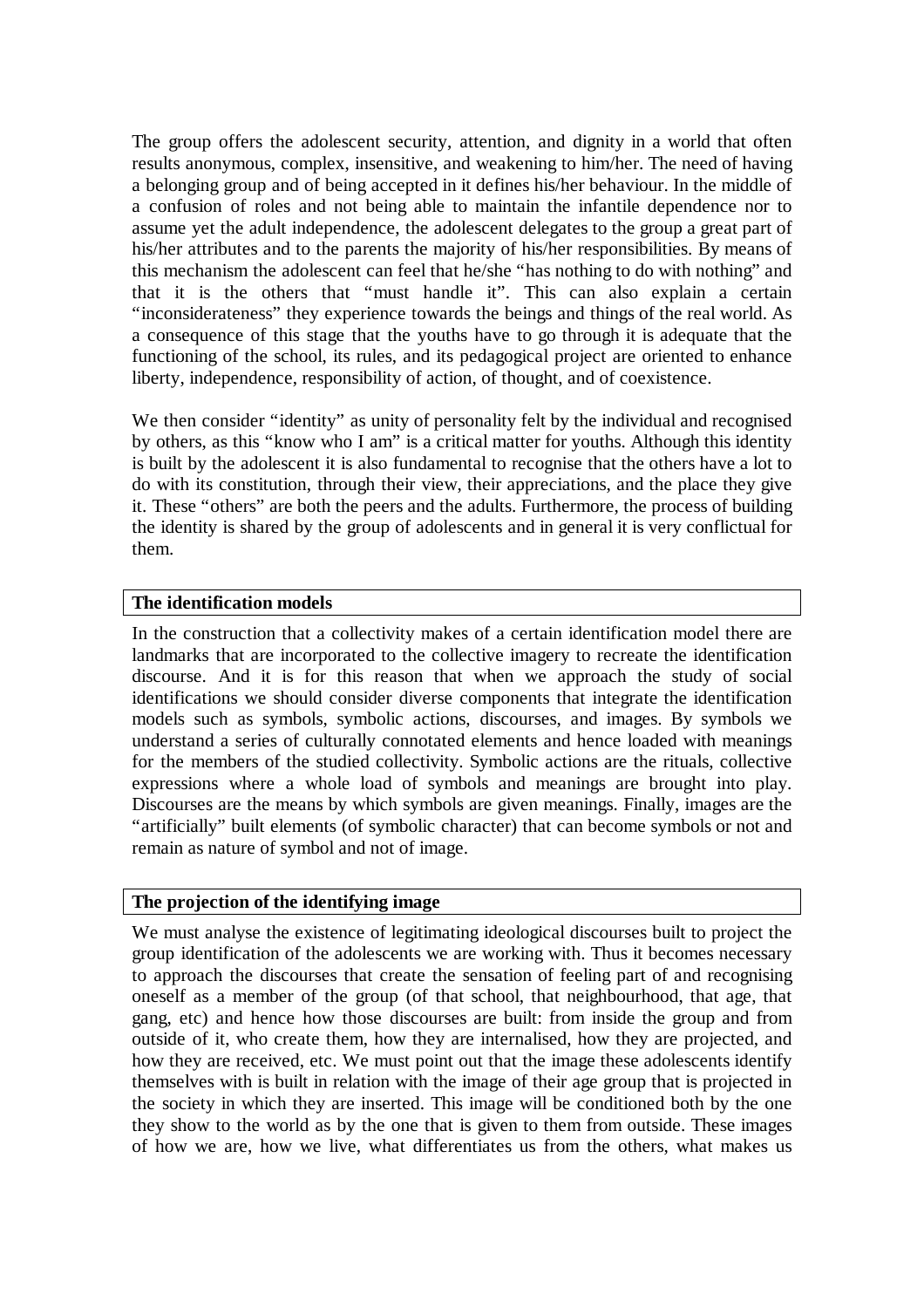proud, etc. form a part of the identification references that every community or group elaborates for its permanence and its own existence.

### **The consciousness-raising of the generational identity**

The manifestations of the social identities, as in our case those of the adolescent students of the schools we analyse, are very varied and are subjected as every social fact to continuous changes. Amongst these manifestations would be the different responses that adolescents adopt faced with submission and rebelliousness strategies, and their reactions of conflict and/or violence or acceptance will be imposed to a certain extent by their generational identity, their gender identity, and their ethnic identity amongst others. On the other hand, the forms of sociability out of the educational environment will contain ideologies and values originated in the school itself.

Although from the point of view we adopt certain contexts and age groups create a specific group identity, this identity must be differentiated from the claiming positioning the individuals have of it or not. That is, the existence of an identity does not imply the existence of a claiming position of it, a "political" conscience of that generational identity.

### **Space as an identity marker**

On the other hand, we are interested in analysing the fight that the students establish when at the identity level they appropriate the common spaces they share. In this fight for the appropriation of the urban and school space we must reveal in what way the appropriated places configure identity strategies for these adolescents (graffitis, daubs, posters, various symbols...). It is also important to examine in depth the practices and discourses that are built in relation with the "others" of the neighbourhood and the school (parents, teachers, students of a nearby school...), and at the same time to show in what way the students appropriate differentially the material and symbolic goods of these sceneries (squares, streets, school playground, gymnasium, classrooms, school cafeteria, amusement arcades, etc.).

These places are then adopted as emblems of identity to mark, from the views of outside, the specificity of that social group. The described features and practices are given priority in the dominant schemes of perception and classification as a criterion for the attribution of the mark of member of this or that group of students, gang, year, class, team, neighbourhood...

Coming back to the symbolic strategies of these groups of adolescent students in our schools it is interesting to reflect on how they are expressed in an urban context marked by an enormous diversification of lifestyles and conceptions of the world, where "...an experience of the totality, widely shared, capable of generating a common and longlasting social identity" becomes unthinkable. Faced with this framework of social fragmentation, how can the same adolescents confer a new status to that term they are named with?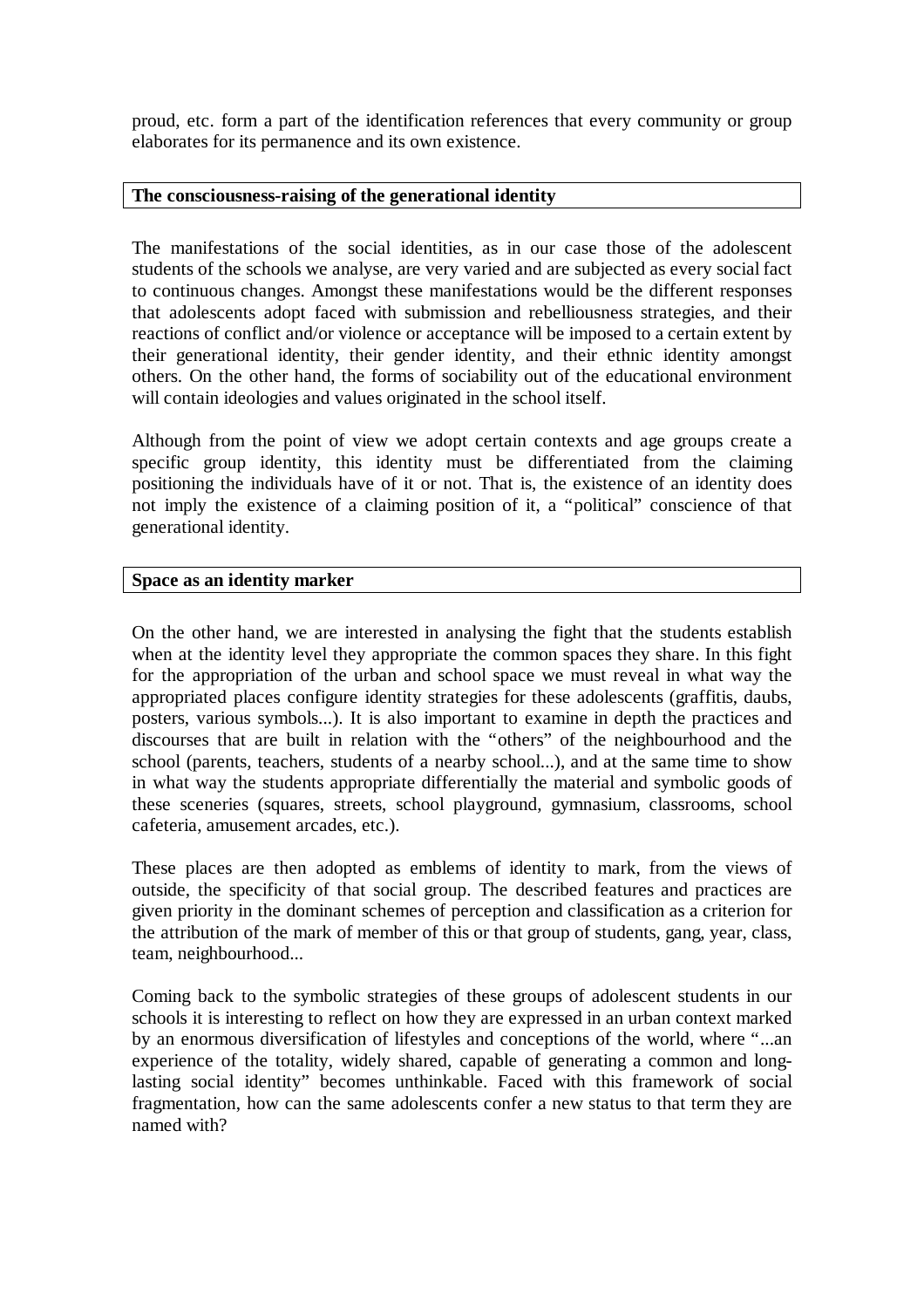In terms of Bourdieu<sup>3</sup>, the social space is modelled as a space of relations where the social actors are defined by their positions related with said space: "...the social world is presented (...) as a symbolic system that is organised according to the logic of difference", and this is why "the social space tends to work as a symbolic space".

### **Identity-adolescents conflict**

A first approach to the problems of the youth is to know how the aspects that define a personality in agreement with his/her reality are being configured. This achieved personal development, called identity, will allow the adolescent to project him/herself at the personal and social level.

The identity conflicts of adolescents are multidimensional and many factors can contribute to the development of the ethnic identity with success or not.

Adolescents can be commonly in a phase of turbulence of life and conflict due in part to the physical and mental changes that are characteristic of their age. Adolescence is a stage that is associated with considerable changes of the self. Adolescence is a stage of life that is very important in the formation of identity and the individual development inside a social and cultural context. The acceptance of the community and of the friends may affect the adolescent's behaviour.

Adolescents usually have "identity crisis" or "self-esteem crisis", that is, they do not value themselves as what they are but they have in mind that "ideal type" of person they think they well never become. On many occasions this undervalue is determined by physical aspects of their body they do not agree with. This may cause situations of insecurity, phobias, and inadequate behaviours. On other occasions, some failures at school, in their relations with friends or with their parents can produce emotional problems (anorexia, bulimia, depressions...). It is important to value oneself and to value the people around us, because we hold that self-esteem is essential for psychological survival. Those who have a high ambivalence about their identity tend to have more difficulties.

We have to learn to recognise that what is adequate for one adolescent may not be adequate for another, as each adolescent is unique with his/her own personal history and this will determine his/her healthy development of identity. As counsellors we need to be aware that the particular objective of our culture and our position in it have an influence on us.

### **Ethnicity-conflict**

\_\_\_\_\_\_\_\_\_\_\_\_\_\_\_\_\_\_

Whilst the development of identity is a complex task for all adolescents it is particularly complicated for adolescents belonging to a minority ethnical group in the host society. On the one hand they have the messages of their home culture, on the other hand they have the ones of their groups of friends, and finally they have the messages of the new society to which they have to adapt. Despite the fact that sometimes this is a great

<sup>&</sup>lt;sup>3</sup>Bourdieu, P. 1978. Capital simbólico y clases sociales. In: Georges Duby, L'Arc, Num. 72, pp. 13-19 and

Bourdieu, P. 1988. La distinción. Criterios y bases sociales del gusto. Taurus. Madrid.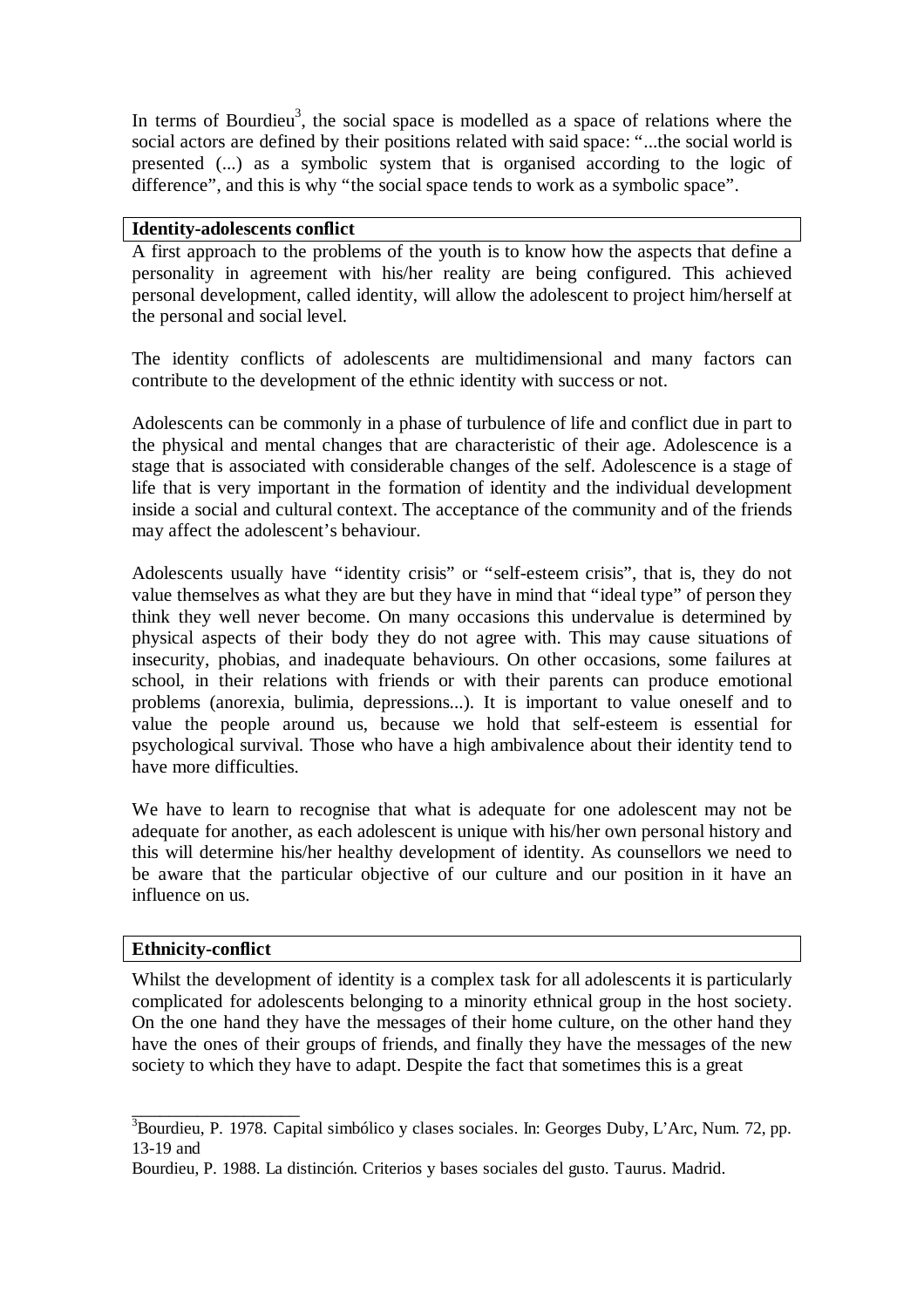opportunity for their development, due to these different pressures that they experience the adolescent feels as if he/she were trapped between the beliefs and ethnic values of his/her parents, his/her group of friends, as well as those of society. This causes stress, which adds up to the already existing natural conflictual state of the identity development of the self.

When we integrate our cultures in our personal identity we are recognising the influence of different contexts where we have grown and where we are living. The ethnic identity develops with the experiences of life. Many times the stereotypes that society has about our cultures can affect the formation of the ethnic identity in some adolescents because many times the stereotype that society places on a culture (s) can cause humiliation or shame about your culture (s) and can be a great resource for the conflicts of the ethnic identity of the adolescent.

We are interested in analysing the relation between the process of building the identity/group and that of the building of hegemony in the area. The different imaginarisations of the collectivity (of adolescents) are directly related with the conflicts that are generated in the multiple relations students-parents-teachers. The differential appropriation of history, the different definitions of "we" and of the "others", as well as the definitions of the notion of "culture" make sense in the process that generates these relations. Thus, a second question arises: What factors have affected the diversification of perspectives amongst those who from the official view are "members of a same generational group" and of a same community?

### **Self-esteem, adolescence, and identity**

Adolescence is one of the most critical periods for the development of self-esteem; it is the stage where the person needs to achieve a firm identity. It comprises the years in which the child passes from dependence to independence and to the confidence in his/her own forces. It is a time in which many basic matters are laid on the table; think of vocation, the plans to make a living, matrimony, the basic principles of existence, the independence of the family, and the capacity to relate with the opposite sex. And to these aspects we have to add all those conflicts of childhood that have not been solved and that arise again, conflicts that also have to be faced.

In the "identity crisis" of adolescence youths question themselves automatically, including the opinion of themselves they have acquired in the past. They can rebel and reject any evaluation another person offers them, or they may find that they are so confused and insecure of themselves that they only asks the rest for approval and advice of all types. Whichever the approach to their new identity the adolescents will inevitably pass through a critical reorganisation of their way of seeing themselves with the subsequent change in their self-esteem.

#### **Education: Integration or exclusion of cultural diversity?**

According to many authors our educational system, especially the school, is modelled for a urban industrial society and for a rule of law. It is a teaching body formed in the idea of a superior culture (the western) that is uniform and of a concrete ethnic group. And we could discuss if our educational policy tries to apply acceleratedly to the cultural minorities an assimilationist reform (affirmative action?).